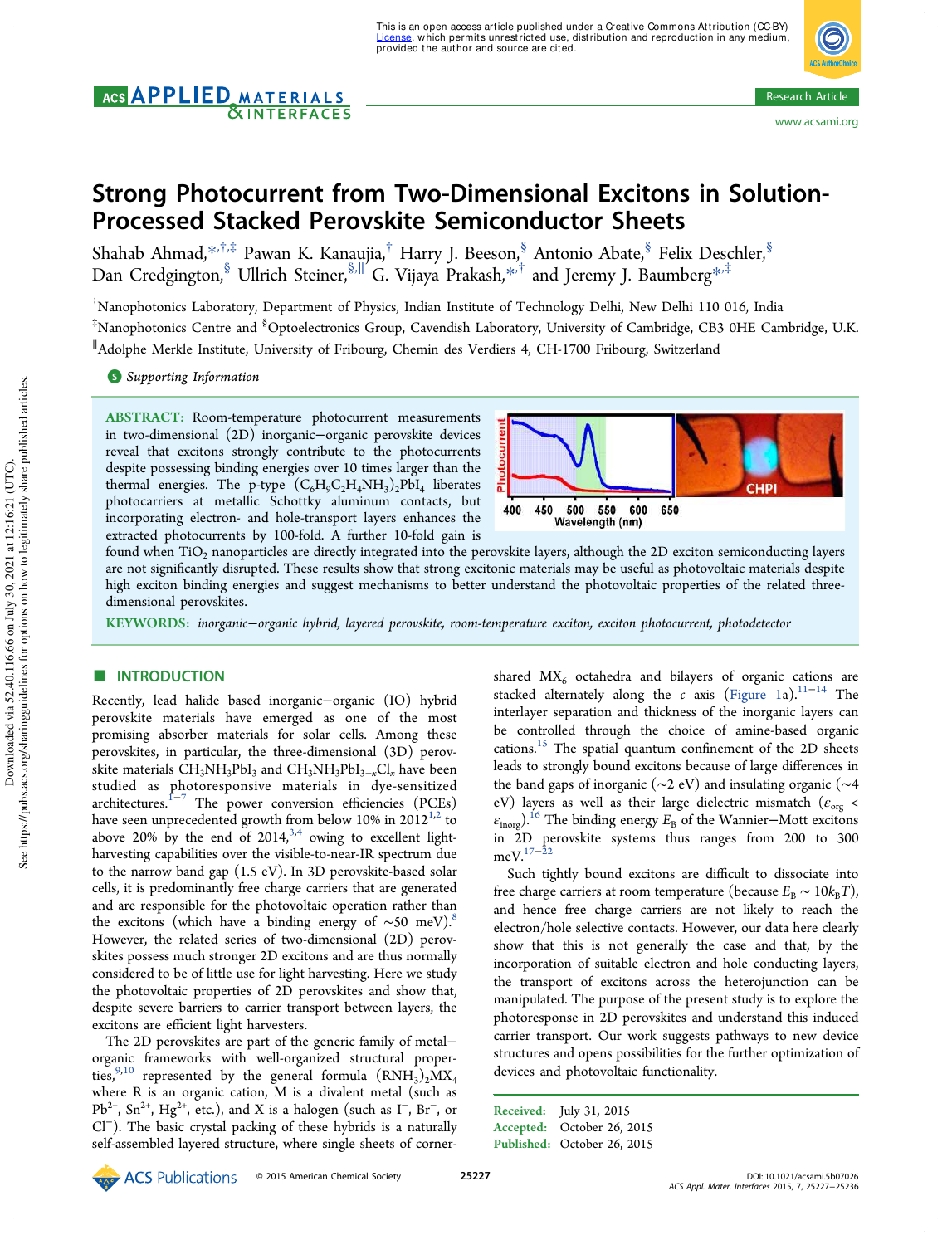

Figure 1. (a) Schematic crystal structure of 2D perovskite  $(\tilde{C}_6H_9C_2H_4NH_3)_2PbI_4$ .<sup>14</sup> (b) X-ray diffraction pattern of a CHPI . thin film revealing a 2D-layered arrangement. (c) Schematic and (d) corresponding band diagram of the photodetector configuration 1 [Al/ CHPI/ITO].

#### **EXPERIMENTAL SECTION**

Fabrication. To study the photocurrent properties in detail, three different device configurations are fabricated. In each case, the 2D IO perovskite  $(C_6H_9C_2H_4NH_3)_2PbI_4$  (hereafter CHPI) is used as the photoresponsive material. For "base" configuration 1 (see Methods in the Supporting Information), CHPI is spun onto an indium tin oxide (ITO) anode and overcoated with evaporated aluminum or gold [Al/ CHPI/ITO or Au/CHPI/ITO] (Figure 1c). The fabrication details of other configurations, 2  $[Au/HTL/CHPI/c-TiO<sub>2</sub>/FTO]$  and 3  $[Au/$  $HTL/CHPI/mp-TiO<sub>2</sub>/c-TiO<sub>2</sub>/FTO$ ], are shown in the Supporting Information (see Methods). The effective area of all fabricated configurations is fixed to 9  $mm<sup>2</sup>$ . .

Characterization. Spectral and transient photocurrent measurements are carried out using a potentiostat (Autolab and/or Ivium compactstat.e) and xenon lamp source (Bentham, 75 W) coupled to a monochromator (TMc 300, Bentham). To perform power-dependent photocurrent measurements, a 410 nm diode laser (∼100 mW, continuous wave) is used separately in the same setup. A Leo variablepressure scanning electron microscope is used for cross-sectional

scanning electron microscopy (SEM) images of configurations 2 and 3.

#### ■ RESULTS AND DISCUSSION

Room-Temperature Exciton Photocurrent Response of 2D Perovskites. We first study the photogenerated chargecarrier properties of the 2D perovskite CHPI, in configuration 1, without any electron- and hole-transport materials. In CHPI, the alternating stacks of 2D organic and inorganic layers (*c*oriented) resemble natural multiple-quantum-well (MQW) structures (Figure 1a,b). The lowest-energy excitons reside in the inorganic MQW sheets and are stable at room temperature with large 300 meV binding energy.<sup>10,23–30</sup> The transient photocurrent response is observed upon room-temperature illumination through the transparent ITO electrode (Figure 1c). To identify the origin of the photocurrent, spectral scans are measured over a wide wavelength range from 210 to 1100 nm (Figure S1a in the Supporting Information). Figure 1d represents the energy-level diagram of configuration 1.

The photocurrent spectral response of CHPI in configuration 1 is compared with the absorption and photoluminescence (PL) spectra of a bare CHPI film (Figure 2a). The origin of this photocurrent can be explained by considering the energy-level diagram (Figure 2b). Essentially the response is comprised of two regions: (a) a broad response from 300 to 475 nm and (b) a strong narrow exciton band peaking at 521 nm [with full width at half-height  $(fwhm) = 20$  nm]. The broad region can be directly correlated to the band-to-band (BB) and charge-transfer (CT) absorption transitions (Figure 2b), and indeed the band edge from the photocurrent (2.46 eV) closely matches the optical absorption band edge. Absorbed photons generate charge carriers in the perovskite material, and the built-in potential at the Schottky interfaces (perovskite−metal and ITO−perovskite) allows collection of photogenerated carriers at the respective electrodes (Figure 1d).<sup>31,32</sup> Similarly, the narrow photocurrent band at 521 nm matches the exciton peak in absorption and is attributed to bound excitons (Figure 2a). The 10 nm red shift of the photocurrent peak from the absorption peak arises partly because the absorption depth (<100 nm) is shorter than the CHPI thickness ( $\sim$ 800 nm),<sup>23</sup> so that only the longer wavelengths can generate excitons near the CHPI−metal contact. However, additional dissociation energies as well as thermalization effects are involved,  $33$ depending on the carrier mobilities and metal work functions.

The observation of such spectrally narrow strong excitonrelated photocurrents at room temperature is unusual in



Figure 2. (a) Comparison of the photocurrent spectrum (1 V bias) with the absorption and PL spectra of a bare CHPI thin film. (b) Schematic energy-level band diagram indicating the BB, CT, and exciton bands within the inorganic and organic moieties of a 2D IO perovskite, CHPI.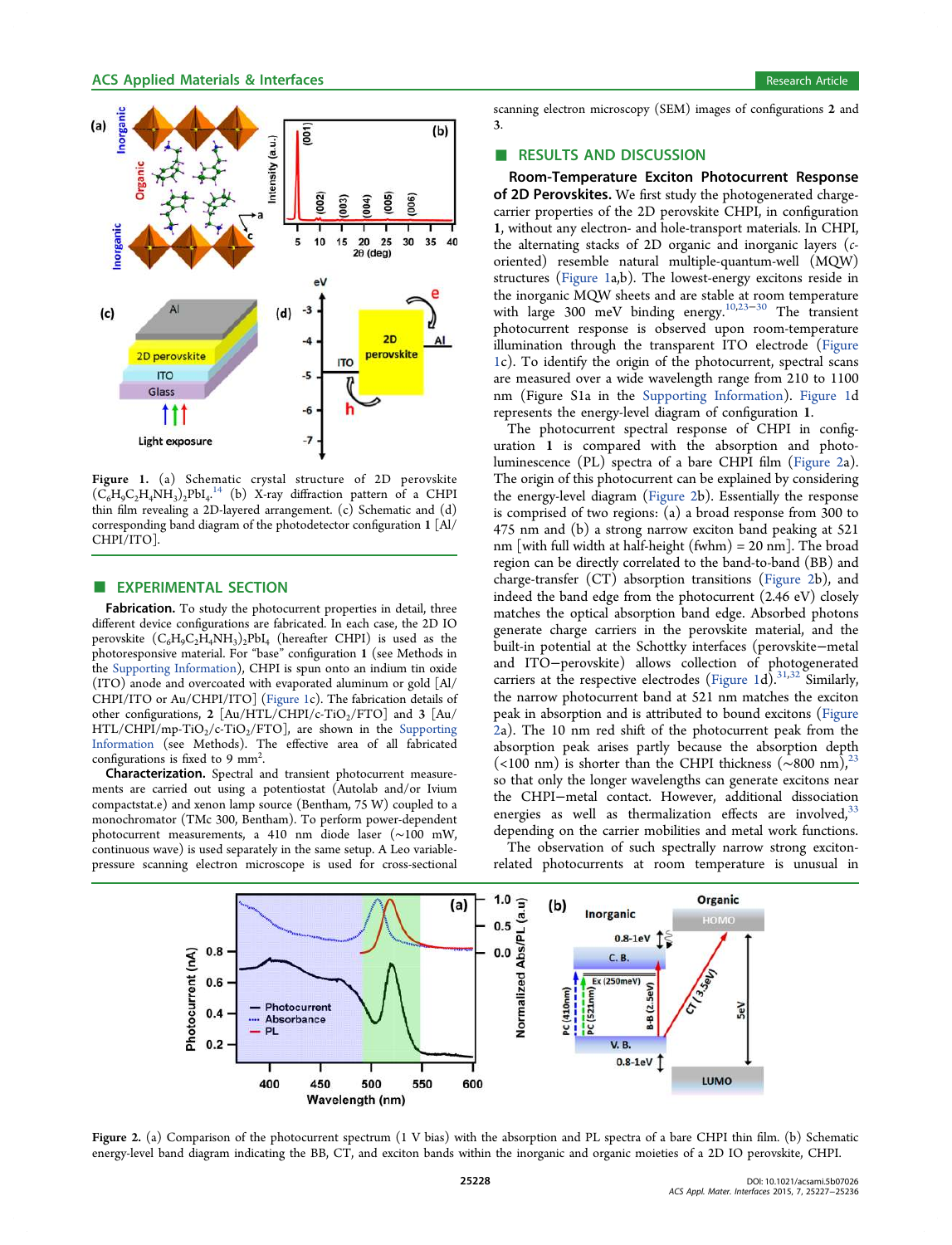

Figure 3. Transient photocurrent response of CHPI in configuration 1 showing (a) rise and (b) fall time profiles with the BB or CT region (410 nm) and exciton (521 nm) illumination under +1 V bias. Shaded regions show when the laser is OFF. (c) Comparison of room-temperature photocurrent spectral responses in CHPI and parent  $PbI_2$  thin films.



Figure 4. (a) Photocurrent spectral response with respect to the applied bias voltage for configuration 1. (b) Variation of the photocurrent magnitudes with applied bias at specific wavelengths extracted from part a.

solution-processed semiconductor films. One puzzle is how excitons trapped on individual sheets, which are separated by high insulating barriers, can lead to photocurrent. Mitzi et al. studied inorganic−organic field-effect transistors (IOFETs) of spin-coated 2D perovskite films  $[(C_6H_5C_2H_4NH_3)_2SnI_4]$ , showing that the geometry of well-separated inorganic sheets is ideal for lateral charge transport, which depends on the size of the grains in the polycrystalline film.<sup>11,34</sup> This is less relevant when vertical transport across the layers is required as it is here, unless polycrystalline misorientation leads to interlayer conduction at grain boundaries. Hence, morphology effects must play a crucial role in the transport of charge carriers in such polycrystalline-layered materials.

The room-temperature transient photocurrent response is further investigated by measuring its dynamics within both the BB (410 nm) and exciton (521 nm) regions. The IO perovskite exhibits a much faster (100-fold) rise in the photocurrent upon exciton illumination at 521 nm (Figure 3a) compared to that upon BB (410 nm) illumination. Similarly, much faster photocurrent decay is visible from 521 nm illumination compared to 410 nm illumination (Figure 3b). Because similar photocurrent magnitudes are generated under 410 and 521 nm excitation and the absorptions are similar, this suggests that both photocarrier species contribute equally to the photocurrents measured in these 2D IO perovskites when fabricated in configuration 1. However, distribution of the photocarriers and excitons may be rather different in the two situations, and most likely excitons are field-ionized in the immediate vicinity of the contacts (see below).

The influence of quantum and dielectric confinement can be further investigated by comparing the photocurrents from CHPI and the parent  $PbI_2$  compound, integrated as a film within the same photodetector configuration. This parent network  $PbI_2$  material is also a layered direct-band-gap semiconductor ( $E_g \sim 2.55$  eV), with a layer-to-layer separation of ~7 Å.<sup>35</sup> During the formation of CHPI, PbI<sub>2</sub> structurally exfoliates as the organics intercalate inside the  $PbI<sub>4</sub><sup>2−</sup>$  extended network, increasing the layer spacing to  $>$  20 Å.<sup>36</sup> Because the exciton binding energies are substantially lower (∼30 meV) in the parent  $PbI_2$ , the optical exciton features are only observed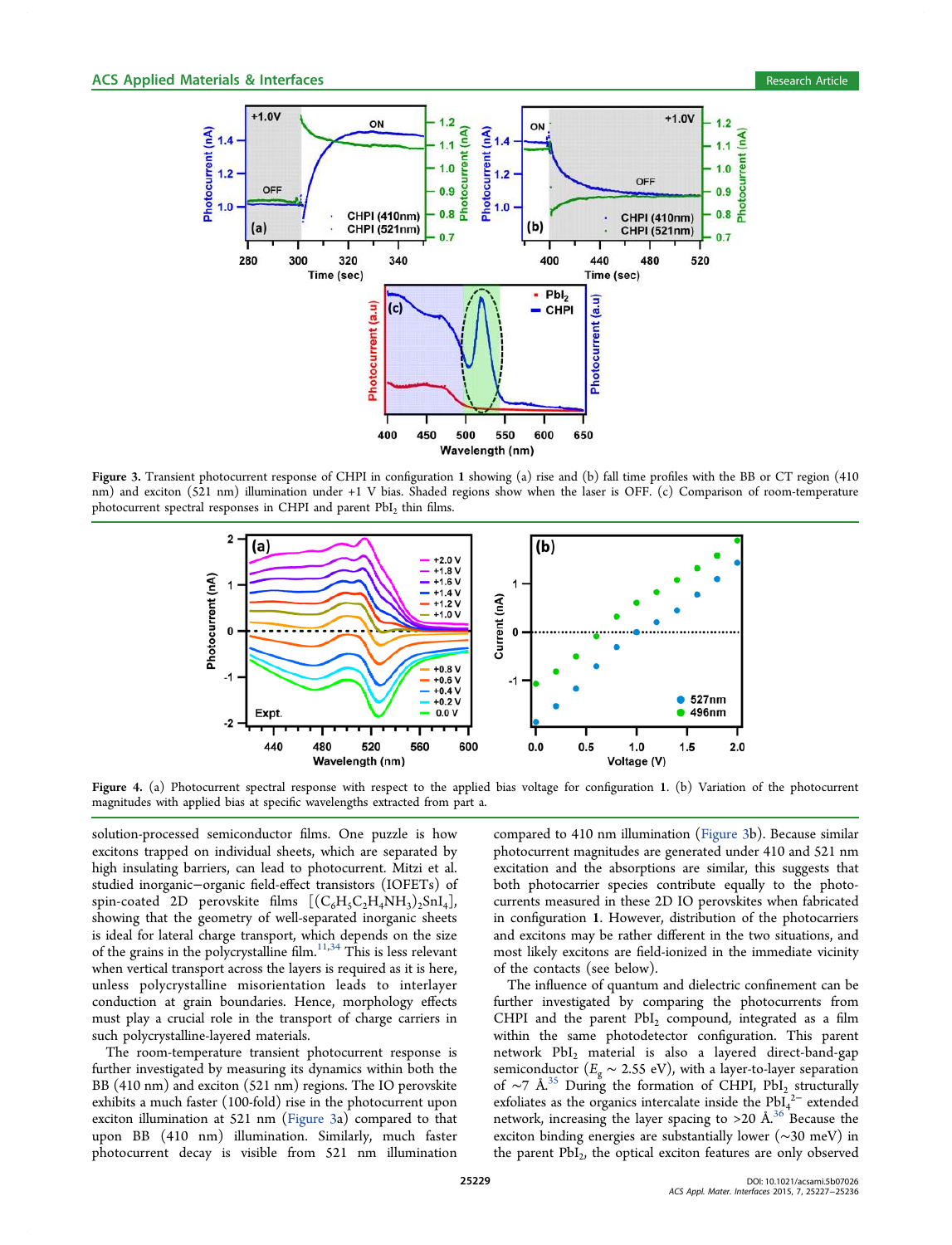

Figure 5. (a) Lateral-geometry Al/CHPI/Al photocurrent configuration fabricated on a glass substrate in (b) a bright-field image. Greenish-blue emission between the two aluminum contacts is luminescence ( $\lambda_{em}$  ~ 520 nm) due to 410 nm laser spot irradiation as well as laser scattering. (c) Scanning photocurrent response moving between aluminum contacts, at applied biases of +5 and −5 V. (d) Schematic energy band diagrams of Al/ CHPI/Al under +5 V applied bias showing the band bending and photocarrier transport due to light irradiation at the left (+ve) and right (−ve) terminals.

at low temperature.<sup>37</sup> Room-temperature photocurrent measurements are performed on samples with  $PbI<sub>2</sub>$  films as the active layer  $[A1/PbI_2/ITO]$  and compared to CHPI (Figure 3c). Both devices exhibit a broad photocurrent response in the energy region (400−500 nm) associated with BB transitions.<sup>38,39</sup> However, unlike CHPI, photocurrent spectra of the PbI<sub>2</sub> films do not show any signature of the excitonic features near 521 nm. This experiment confirms the surprising result that the narrow photocurrent peak in CHPI at 521 nm originates solely from photocarriers associated with exciton transitions in the 2D organic−inorganic perovskite well structures. We also confirm that the photocurrent is linear in illumination power (Figure S1b in the Supporting Information), with only a weak nonlinear component, suggesting that no cooperative mechanism is involved. $40$ 

To explore the competing roles of electron−hole photocarriers and exciton photocurrents, the bias-dependent response is studied in configuration 1 at room temperature, up to  $+2.0$  V (Figure 4a). Surprisingly, the photocurrent peak in these 2D perovskite structures exhibits strong blue shifts (∼55 meV) at high-bias conditions.<sup>41-43</sup> This observation differs from that in typical inorganic MQW structures, which show red shifts from the quantum-confined Stark effect. $44,45$  To investigate this further, the spectral photocurrent response is fit using two Gaussian components made up of the broad-band photocurrent (300−475 nm) and narrow exciton photocurrent at 521 nm (Figure S2 in the Supporting Information). While the exciton blue-shifts by 12 nm with increasing applied bias from 0.0 to +2.0 V, its spectral width remains constant. On the other hand, the broad-band photocurrent shows substantial

variation in the spectral position as well as spectral width. This could potentially be because more than one mechanism is involved in the generation of photocurrents, for example, BB absorption, CT absorption, etc. Examining the bias dependence of the two contributions (Figure 4b), we find that the threshold bias voltage (at which the photocurrent flips sign) is 0.35 V higher for excitons, emphasizing the different mechanisms involved in creating these photocurrents. In order to better distinguish the different contributions to the photocurrent and their bias dependence, we also use a singular value decomposition analysis (Figure S3 in the Supporting Information), which identifies additional contributions from Stark shifts due to charging, which produces fields on the exciton.

Scanning Photocurrent Microscopy. Global illumination of Al/CHPI/ITO reveals information about the origin of photocurrents, transport (and dynamics) of photogenerated charge carriers, and exciton photocurrent peak tunability. Localized illumination, however, offers insight into the photogeneration and transport mechanisms of photocarriers. Scanning photocurrent microscopy has recently been utilized to study charge transport along 1D semiconductors (such as carbon nanotubes, silicon and  $Nb<sub>2</sub>O<sub>5</sub>$  nanowires,  $VO<sub>2</sub>$ , etc.) and at their junctions.46−<sup>48</sup> This technique can also give valuable information related to local band bending and carrier diffusion lengths.<sup>49</sup> Localized low-power-laser (diffraction-limited) irradiation measurements are performed on the lateral photocurrent arrangement (Al/CHPI/Al) shown in Figure 5a (for fabrication, see Methods in the Supporting Information). The 410 nm diode laser (<50 mW) is focused through a 40×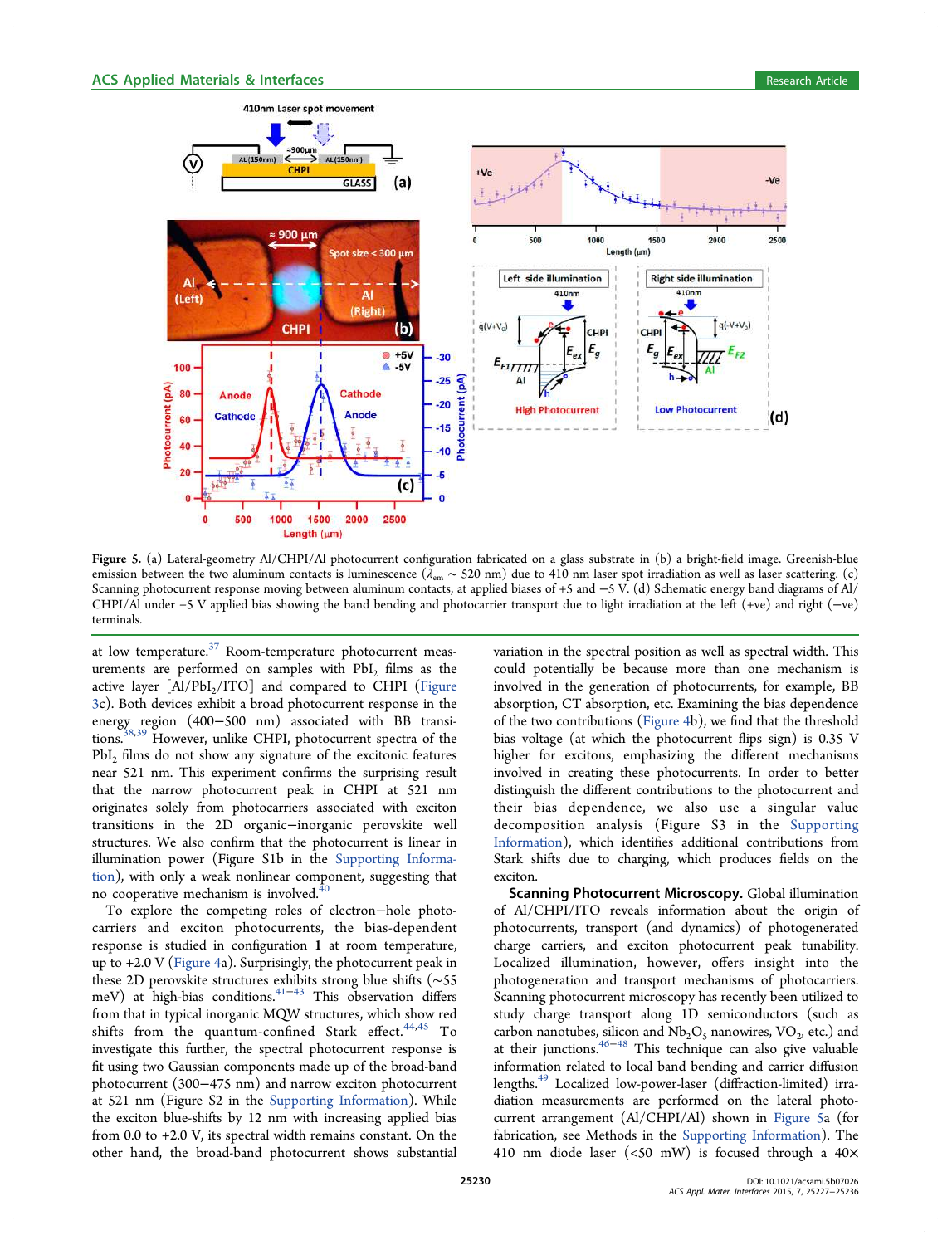

Figure 6. (a) Schematic and (b) cross-sectional SEM of photodetector device configuration 2 [Au/HTL/CHPI/c-TiO<sub>2</sub>/FTO]. (c) Schematic and (d) cross-sectional SEM of photodetector device configuration  $3$  [Au/HTL/CHPI/mp-TiO<sub>2</sub>/c-TiO<sub>2</sub>/FTO]. (e) Energy diagram of 2D perovskite (CHPI) photodetector configurations 2 and 3 with no bias.

microscope objective to a spot size of  $\sim$ 5  $\mu$ m. Precise scanning of the laser spot across the two metal contacts is achieved with an XY-piezocontrolled stage, with electrical contacts made using micropositioner probes.

The laser spot spatial position is monitored through a CCD camera, which tracks the observed bright-green luminescence spot (Figure 5b). At an applied potential of  $+5$  V, when the laser spot is scanned from the anode (aluminum; left) to the cathode (aluminum; right) a strong photocurrent is observed only at the *anode*−CHPI interface region (Figure 5c). This photocurrent is still observed at the anode−CHPI interfacial region when the polarities of the aluminum electrodes are exchanged. Additional experiments confirm that the higher photocurrent is collected *only* at the anode−CHPI (+ve terminal) interfacial region.

The photoresponse can be explained by considering the energy band diagram of this Al/CHPI/Al configuration (Figure 5d). At zero bias, the difference in the aluminum metal work function and the electron affinity level of the semiconducting film creates a Schottky potential barrier. When an external bias is applied, band bending occurs according to the respective polarities of the aluminum metal electrodes as well as the type of semiconducting film. At the positively biased side (anode− CHPI interface), the photogenerated electron and hole pairs are separated by a strong local electric field. The electrons move toward the positive terminal (left) and are readily collected. However, holes have to move across the CHPI film to be collected at the negative terminal (right). When we instead consider the case with illumination at the cathode−CHPI interface (right side), the photogenerated holes are readily collected at the negative aluminum terminal (right), while the electrons experience a large barrier and have to diffuse across the film before being collected at the positive terminal (left).

Thus, at positive bias there is always a unidirectional flow of carriers, irrespective of the illumination position. Despite the relatively low diffusion rate of the holes, the photocurrents at

the positive terminal are always higher than those at the negative terminal (Figure 5d), which occurs when the semiconducting channel is of the p-type. $47$  Therefore, these scanning photocurrent microscopy measurements imply that this CHPI 2D perovskite is a p-type semiconductor. Mitzi et al. used extensive varieties of related 2D IO perovskites (tin- and lead-based) in transistors and also found them to be in the ptype,  $11,12,50,51$  as indeed is also the parent  $\mathrm{PbI}_{2}$ .<sup>50</sup> .

Effect of the Electron- and Hole-Transport Layers. On the basis of our observations, we conclude that the energy stored as strongly bound excitons in this 2D perovskite may, nevertheless, be harvested in the presence of a suitable interface. This behavior is conceptually similar to that utilized by photovoltaics based on organic semiconductors and dyes: pristine organic films achieve external quantum efficiency (EQE) of the order of 0.1% because of the low probability of spontaneous thermal dissociation of excitons.<sup>52,53</sup> By contrast, organic heterojunctions introducing a suitable electric field or potential step, achieved by pairing the organic with a complementary metal or semiconductor layer, exhibit relatively high exciton dissociation efficiencies.<sup>54</sup> We therefore adapt our design to introduce two carrier-selective, nonmetallic interfaces (p-type spiro-OMeTAD and n-type  $TiO<sub>2</sub>$ ), both of which should have the capability of dissociating a bound e−h pair without introducing image-dipole or plasmon quenching. To observe the effects of electron- and hole-transport materials on charge carriers in the 2D perovskite, the photodetector configurations 2 and 3 are studied. Parts a and c of Figure 6 show the schematic layer structures and parts b and d of Figure 6 the corresponding cross-sectional SEM images of both configurations (2 and 3). In configuration 2, CHPI coats a compact  $\text{TiO}_2$  (c-TiO<sub>2</sub>) electron-transport layer (ETL) and is overcoated with spiro-OMeTAD as the hole-transport layer (HTL) and gold to produce heterojunction configuration [Au/  $HTL/CHPI/c-TiO<sub>2</sub>/FTO$ ] (see Methods in the Supporting Information).<sup>4,5</sup> In configuration 3, an additional 500 nm thick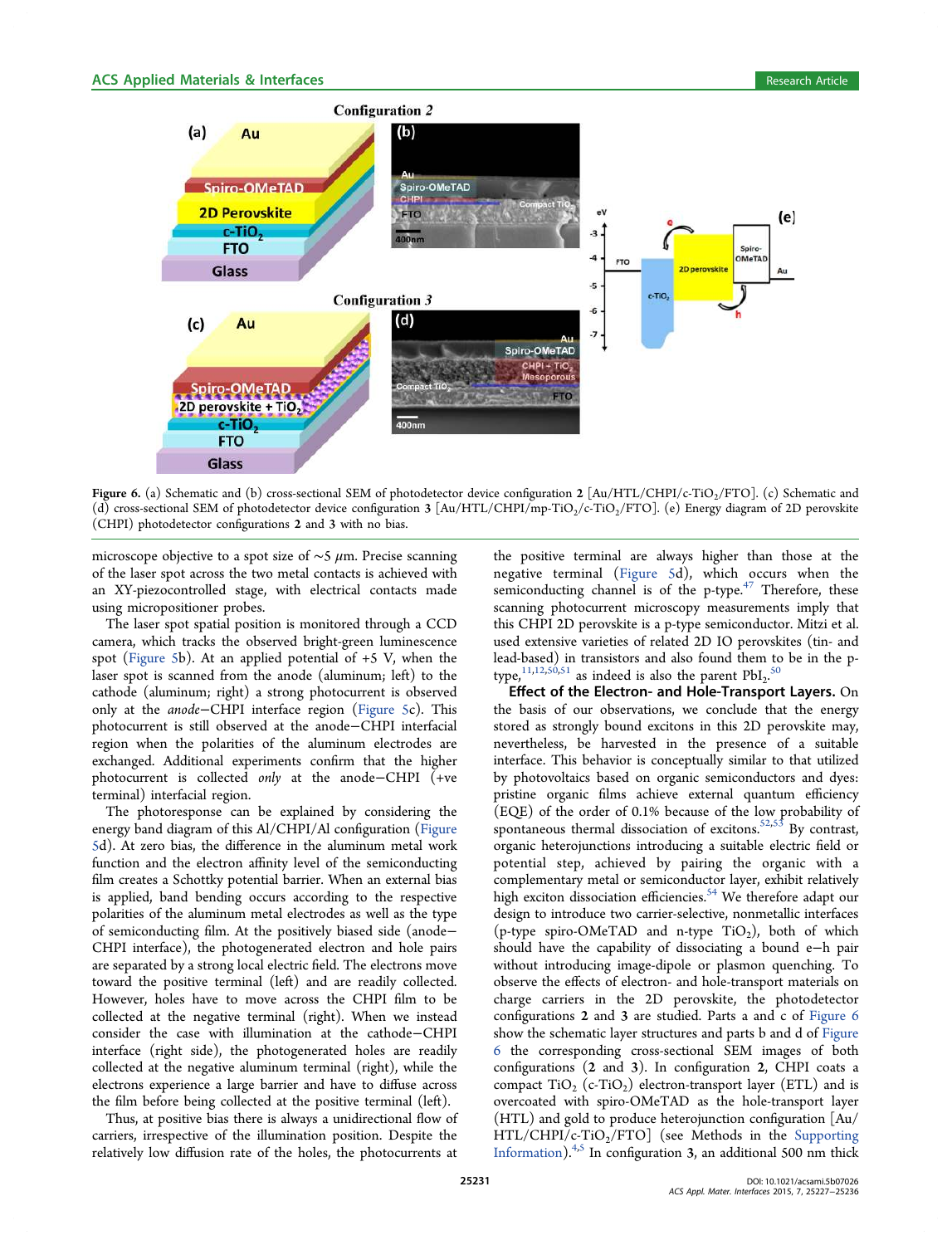

Figure 7. (a) Transient photocurrent response of configuration 2 under periodic ON/OFF illumination of 450 and 508 nm light at 0 V bias. (b) *I*−*V* characteristics of configuration 2 under 450 nm, 508 nm exposure, and dark conditions. (c) Photocurrent spectrum of configuration 2 measured at 0 V bias. The photocurrent spectrum of configuration 1 (with gold top electrode) is added for comparison. (d) Comparison of the photocurrent spectral response of configuration 2 with a commercially available GaP photodiode.

mesoporous  $\text{TiO}_2$   $(\text{mp-TiO}_2)$  layer is spun onto the c-TiO<sub>2</sub> layer before infiltrating with CHPI [Au/HTL/CHPI/mp- $TiO<sub>2</sub>/c-TiO<sub>2</sub>/FTO$ <sup>1,2</sup> These structures are inspired by recent progress in the field of 3D perovskite-based solar cells, where device optimization has led to PCEs exceeding 15% in just a few years.<sup>1−4</sup>

The transient photocurrent of configuration 2 recorded at two different excitation wavelengths, 450 and 508 nm, corresponding respectively to BB and exciton transitions, shows a prompt and strongly enhanced photocurrent compared to the pristine configuration 1 (Figure 7a). After many  $ON/$ OFF cycles, only a slight degradation in the photocurrent magnitude is observed. At 0 V bias, the photocurrent corresponding to exciton transitions (at 508 nm) is larger by a factor of 7 compared to the photocurrent obtained for BB transitions (at 450 nm). The photocurrent spectral response, recorded for the visible region of the spectra, again shows significant enhancement in the narrow exciton band (peaked at 508 nm) compared to the broad-band features associated with BB transitions. Thus, the addition of carrier-transport layers does not alter this surprising strength of exciton photocurrent contributions. The narrow exciton photocurrent peak possesses a fwhm of ∼21 nm, which shows that, even with the presence of both ETL and HTL, the 2D perovskite in the photodetector configuration maintains the MQW structures, resulting in excitonic features but still facilitating dissociation of the tightly bound e−h pairs. The current−voltage (*I*−*V*) curves represent typical semiconductor diode-like characteristics with significant enhancement in the generated photocurrent under 450 and 508 nm illumination (Figure 7b). The shifts in *I*−*V* curves along the negative voltage axis indicate the generation of photovoltage upon illumination. The exciton photocurrent peak shows a blue shift of 17 nm compared to configuration 1 (fabricated with a top gold electrode; Figure 7c). This blue-shifted exciton

photocurrent peak better matches the absorption spectrum of CHPI, which has an exciton peak at 506 nm (Figure 2a). Hence, this suggests that the large exciton photocurrent now comes from the bulk CHPI within the full thickness of the device.

The photodetector in configuration 2 is compared with a commercial GaP photodiode (FGAP71, Thorlabs). The asprepared CHPI-based photodetector configuration 2 was not encapsulated with any sealing agent or epoxy and all measurements were performed in air. The photocurrent spectral response of configuration 2 shows an efficiency comparable to that of the GaP photodiode (Figure 7d). Thus, such 2D perovskite-based photodetectors could be suited to specific detector applications at wavelengths of around 500 nm. Because previous work reports wide exciton tunability in these perovskites (achieved by compositional substitutions of cations and anions as well as varied layer stackings and variation of the organic moieties; Figure S4 in the Supporting Information),25,28,29 photodetectors could be fabricated with appropriate 2D perovskite materials for many specific target spectral regions.

To further explore interplane exciton and carrier transport in 2D perovskite-based photodetectors, configuration 3 is studied in which a thick layer ( $\sim$ 500 nm) of CHPI/mp-TiO<sub>2</sub> is sandwiched between the c-TiO<sub>2</sub> and spiro-OMeTAD layers (Figure 6c). The SEM cross-sectional image of configuration 3 (Figure 6d) shows no clear CHPI layer between mp-TiO<sub>2</sub> and spiro-OMeTAD, indicating that the 2D perovskite is well dispersed in the  $mp-TiO<sub>2</sub>$  layer. Recent studies on 3D perovskite-based solar cells demonstrate that  $CH<sub>3</sub>NH<sub>3</sub>PbI<sub>3</sub>$ forms closely packed networks of perovskite cubic unit cells around  $TiO<sub>2</sub>$  nanoparticle scaffolds, facilitating extraction of photogenerated electrons to  $\text{TiO}_2$ , with holes being transferred to spiro-OMeTAD. $^1$  The situation for layered 2D perovskites is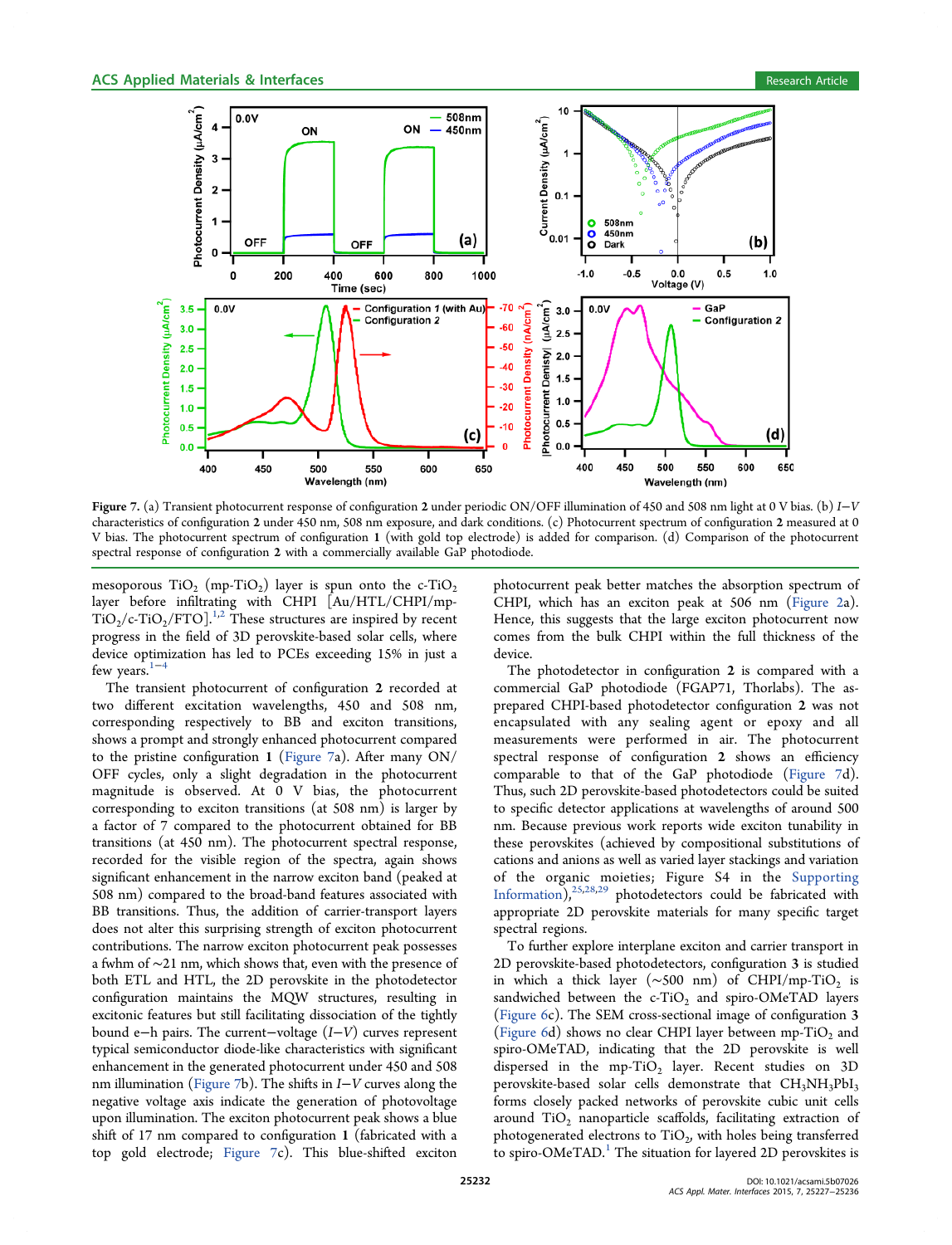

Figure 8. (a) Transient photocurrent response of configurations 2 and 3 under periodic ON/OFF illumination at 508 nm with 0 V bias. (b) *I*−*V* characteristics of heterojunction photodetector configurations 2 and 3 measured in the dark (dashed line) and under 100 mW cm<sup>−</sup><sup>2</sup> (AM1.5G) photon flux (solid line) [note: the bias polarity is inverted compared to previous measurements to get a conventional *I*−*V* curve]. (c) Corresponding EQE spectra showing improvement in the efficiency at exciton wavelengths in configuration 3. (d) Room-temperature photocurrent spectra of configuration 3 recorded under different applied potentials (inset shows schematic). (e) Comparison of normalized photocurrent spectra of configurations 1 (with gold top electrodes), 2, and 3, at +0.5 V bias.

expected to be similar, with the  $TiO<sub>2</sub>$  nanoparticles not disturbing the self-assembled alternate stacking of IO layers. This is further confirmed by glancing-angle X-ray diffraction (GAXRD) spectra of configuration 3 without top spiro-OMeTAD and gold contacts. The X-ray diffraction pattern shows the dominance of *c*-axis-oriented (00*l*) planes, signifying the presence of a strong layering arrangement of inorganic and organic sheets (Figure S5 in the Supporting Information). The crystallite size estimated from Scherrer's formula using the angular width of the narrow (001) characteristic peak occurring at  $2\theta = 5.12^{\circ}$  is found to be 83 nm, which is actually much larger than that for a CHPI film spin-coated onto glass (12 nm). The crystallite size of the perovskite depends on the porosity of the mesoporous scaffold, which can be optimized by varying the nanoparticle size.<sup>55</sup>

The photocurrent measured for configuration 3 under 508 nm illumination at 0 V is 3 times larger than that for configuration 2. The transient photocurrent shown in Figure 8a is recorded under periodic illumination at 508 nm for several cycles under zero bias conditions. The photocurrent rises very rapidly (submilliseconds) during the transition from OFF to ON states and rapidly decreases to zero as soon as the light turns off, much faster than that for configuration 2. These results are highly reproducible, and the photocurrent magnitude is found to be completely stable over many ON/ OFF cycles, in contrast to configuration 2. After the fast anodic spike, the photocurrent slightly decays with a slow time constant of ∼20 s before settling to a stable photocurrent. This slow decay in the photocurrent is attributed to the accumulation of excess electrons on the  $\rm TiO_2$  surfaces. Rather than being trapped or extracted, these electrons undergo

competitive recombination with the holes available at the nearest site in the perovskite. Once the equilibration of competitive separation and recombination of electron−hole pairs is attained, the photocurrent remains constant.

The *I*−*V* characteristics of both configurations 2 and 3 are recorded at room temperature under simulated AM1.5G solar illumination and show typical photodiode behavior. The opencircuit voltages  $(V_{oc})$  for these devices are 0.51 and 0.58 V for configurations 2 and 3, respectively (Figure 8b). The effect of the  $mp-TiO<sub>2</sub>$  layer is to enhance the short-circuit current density  $(J_{\rm sc})$  roughly 9-fold, from 0.11 to 1.03 mA cm<sup>-2</sup>. . Configuration 3 shows a PCE of 0.3%, which is 11 times higher than that of configuration 2 (0.027%).

Room-temperature EQE measurements were performed for a wide spectral range and are compared in Figure 8c. Although the EQE values for configuration 3 are found to be higher than those for configuration 2 across the whole spectrum range, this enhancement is stronger at the exciton wavelength (508 nm) with 10% EQE, which is 8 times higher, and in the BB transition region, with 36% EQE, which is 9 times higher. The overall improvement in the EQE of configuration 3 can be attributed to the role of spherical  $TiO<sub>2</sub>$  nanoparticles forming mesoporous structures of high aspect ratios, which promote electron transfer between PbI<sub>4</sub> layers as well as increased optical scattering, resulting in this significant enhancement in the device performance.56,57 Moreover, charge transport within the perovskite is improved because of the larger grain size, reducing the number of grain boundaries and making it possible to have single grains span the space between two  $TiO<sub>2</sub>$  nanoparticles. These results thus show the role of  $TiO<sub>2</sub>$  nanoparticles in improving the photocurrent efficiencies, which remain a source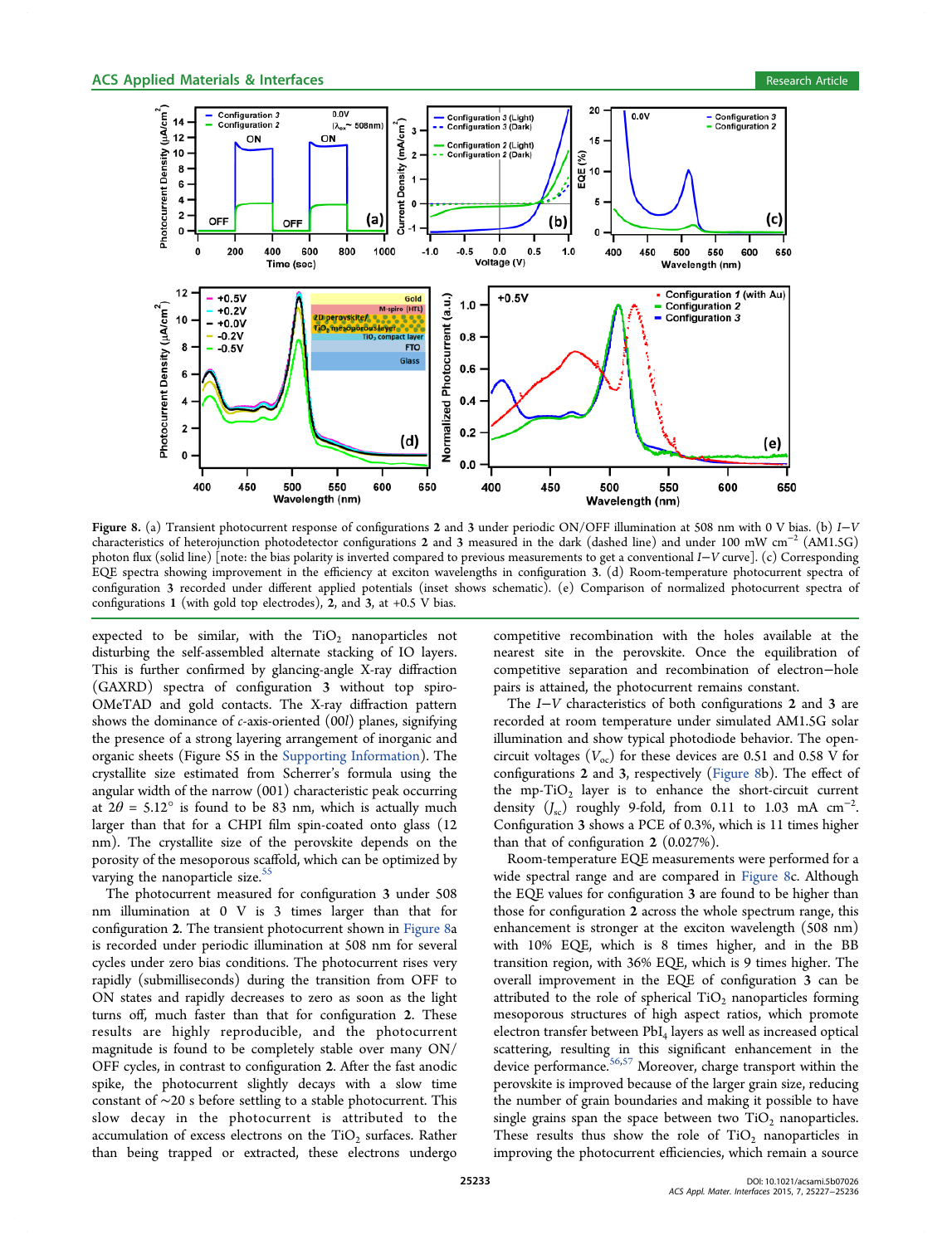#### ACS Applied Materials & Interfaces **Research Article** Research Article **Research Article**

of considerable controversy in solar cells based on 3D perovskites.<sup>58</sup>

The bias dependencies of the photocurrent spectral response for both configurations 2 and 3 are studied at room temperature (Figure 8d,e). At zero bias, both configurations exhibit a strong exciton photocurrent peak at 508 nm. Unlike configuration 1, changing the applied bias does not change the exciton photocurrent peak position (508 nm) for configurations 2 and 3. The overall comparison between the normalized photocurrent spectra for all three structures (Figure 8e) shows that configuration 1 displays different spectral responses at both exciton and BB transitions, likely because of the rate-determining collection at the Schottky aluminum−gold contact, which has high space-charge fields. The additional peak around 400 nm in configuration 3 is likely due to the intrinsic photocurrent response of the anatase phase  $TiO<sub>2</sub>$  nanoparticles.59,60 Similar enhancements are seen for another 2D perovskite when the  $TiO<sub>2</sub>$  nanoparticles are inserted into the active layer (Figure S6 in the Supporting Information).

## ■ CONCLUSION

This investigation of the room-temperature photocurrent properties of 2D IO perovskites reveals that excitons strongly contribute to the photocurrents despite possessing binding energies more than 10-fold larger than the thermal energies. The p-type CHPI liberates photocarriers at metallic Schottky aluminum contacts, but charging slows down the photoresponse. In contrast, using ETL and HTL enhances the extracted photocurrents by 100-fold, and a further 10-fold gain is found when mixing TiO<sub>2</sub> nanoparticles directly into the perovskite layers, although the 2D exciton layers are not significantly disrupted. We thus conclude that exciton dissociation must occur within strong local electric fields, at the material interfaces, or at crystal grain boundaries. We also find that carrier transport between the >1-nm-spaced QW sheets is far more efficient in these 2D materials than was expected from previous considerations, probably because of rapid lateral transport to grain boundaries or the  $TiO<sub>2</sub>$ nanoparticles. These results show that strong excitonic materials may be useful as photovoltaic materials despite high binding energies and provide useful evidence in the understanding of the related 3D perovskites.

#### ■ ASSOCIATED CONTENT

#### **S** Supporting Information

The Supporting Information is available free of charge on the ACS Publications website at DOI: 10.1021/acsami.5b07026.

Figures S1−S6, figure-related details, and details of the experimental methods (PDF)

#### ■ AUTHOR INFORMATION

#### Corresponding Authors

\*E-mail: sa754@cam.ac.uk.

\*E-mail: prakash@physics.iitd.ac.in.

\*E-mail: jjb12@cam.ac.uk.

#### Author Contributions

The manuscript was written through equal contributions of all authors and all authors have given approval to the final version of the manuscript.

#### Notes

The authors declare no competing financial interest.

# ■ ACKNOWLEDGMENTS

This work is part of the High-Impact Research scheme of IIT Delhi, DST project (Government of India), DST-FIST (Government of India), and U.K.−India Education and Research Initiative (UKIERI) programmes. This work was supported by EPSRC Grants EP/K028510/1, EP/G060649/1, EP/G037221/1, EP/H007024/1, EP/L027151/1, and EP/ L015978/1, the Cambridge NanoDTC, and ERC LINASS 320503.

#### ■ REFERENCES

(1) Lee, M. M.; Teuscher, J.; Miyasaka, T.; Murakami, T. N.; Snaith, H. J. Efficient Hybrid Solar Cells Based on Meso-Superstructured Organometal Halide Perovskites. *Science* 2012, *338*, 643−647.

(2) Kim, H. S.; Lee, C. R.; Im, J. H.; Lee, K. B.; Moehl, T.; Marchioro, A.; Moon, S. J.; Humphry-Baker, R.; Yum, J. H.; Moser, J. E.; Gratzel, M.; Park, N. G. Lead Iodide Perovskite Sensitized All-Solid-State Submicron Thin Film Mesoscopic Solar Cell with Efficiency Exceeding 9%. *Sci. Rep.* 2012, *2*, 591-1−591-7.

(3) Zhou, H.; Chen, Q.; Li, G.; Luo, S.; Song, T.; Duan, H.-S.; Hong, Z.; You, J.; Liu, Y.; Yang, Y. Interface Engineering of Highly Efficient Perovskite Solar Cells. *Science* 2014, *345*, 542−546.

(4) Green, M. A.; Ho-Baillie, A.; Snaith, H. J. The Emergence of Perovskite Solar Cells. *Nat. Photonics* 2014, *8*, 506−514.

(5) Liu, D.; Kelly, T. L. Perovskite Solar Cells with a Planar Heterojunction Structure Prepared Using Room-Temperature Solution Processing Techniques. *Nat. Photonics* 2013, *8*, 133−138.

(6) Habisreutinger, S.; Leijtens, T.; Eperon, G.; Stranks, S.; Nicholas, R.; Snaith, H. Carbon Nanotube/Polymer Composites as a Highly Stable Hole Collection Layer in Perovskite Solar Cells. *Nano Lett.* 2014, *14*, 5561−5568.

(7) Leijtens, T.; Eperon, G. E.; Pathak, S.; Abate, A.; Lee, M. M.; Snaith, H. J. Overcoming Ultraviolet Light Instability of Sensitized TiO<sub>2</sub> with Meso-Superstructured Organometal Tri-Halide Perovskite Solar Cells. *Nat. Commun.* 2013, *4*, 2885-1−2885-8.

(8) D'Innocenzo, V.; Grancini, G.; Alcocer, M. J. P.; Kandada, A. R. S.; Stranks, S. D.; Lee, M. M.; Lanzani, G.; Snaith, H. J.; Petrozza, A. Excitons Versus Free Charges in Organo-Lead Tri-Halide Perovskites. *Nat. Commun.* 2014, *5*, 3586-1−3586-6.

(9) Mitzi, D. B. Synthesis, Structure, and Properties of Organic− Inorganic Perovskites and Related Materials. In *Progress in Inorganic Chemistry*; Karlin, K. D., Ed.; Wiley-Interscience: New York, 2007; Vol. *48*, pp 1−121.

(10) Pradeesh, K.; Rao, K. N.; Vijaya Prakash, G. Synthesis, Structural, Thermal and Optical Studies of Inorganic-Organic Hybrid Semiconductors, R-PbI<sub>4</sub>. *J. Appl. Phys.* **2013**, 113, 083523.

(11) Kagan, C.; Mitzi, D.; Dimitrakopoulos, C. Organic-Inorganic Hybrid Materials as Semiconducting Channels in Thin-Film Field-Effect Transistors. *Science* 1999, *286*, 945−947.

(12) Mitzi, D. B.; Wang, S.; Feild, C. A.; Chess, C. A.; Guloy, A. M. Conducting Layered Organic-inorganic Halides Containing (110)- Oriented Perovskite Sheets. *Science* 1995, *267*, 1473−1476.

(13) Papavassiliou, G. C. Three- and Low-Dimensional Inorganic Semiconductors. *Prog. Solid State Chem.* 1997, *25*, 125−270.

(14) Mitzi, D. Templating and Structural Engineering in Organic− inorganic Perovskites. *J. Chem. Soc., Dalton Trans.* 2001, *1*, 1−12.

(15) Calabrese, J.; Jones, N. L.; Harlow, R. L.; Herron, N.; Thorn, D. L.; Wang, Y. Preparation and Characterization of Layered Lead Halide Compounds. *J. Am. Chem. Soc.* 1991, *113*, 2328−2330.

(16) Muljarov, E. A.; Tikhodeev, S. G.; Gippius, N. A.; Ishihara, T. Excitons in Self-Organized Semiconductor/insulator Superlattices: PbI-Based Perovskite Compounds. *Phys. Rev. B: Condens. Matter Mater. Phys.* 1995, *51*, 14370−14378.

(17) Takeda, J.; Ishihara, T.; Goto, T. Low Energy Tail of the Exciton Luminescence Band in 2H-Pbi<sub>2</sub> and its Relation To Urbach Rule. Solid *State Commun.* 1985, *56*, 101−103.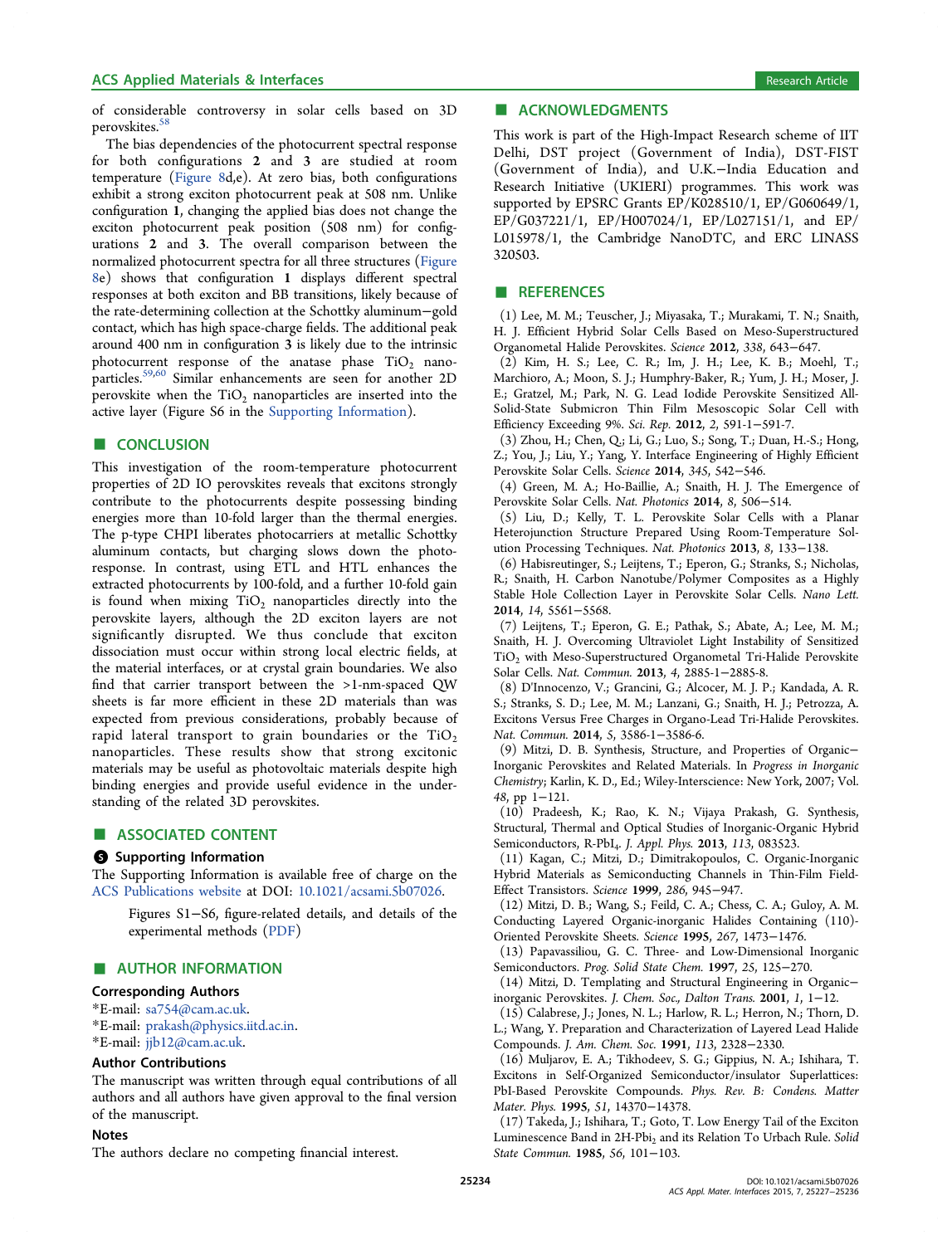#### ACS Applied Materials & Interfaces **Research Article** 8 and 2011 **Research Article** Research Article

(19) Ishihara, T.; Takahashi, J.; Goto, T. Optical Properties due to Electronic Transitions in Two-Dimensional Semiconductors  $(C<sub>n</sub>H<sub>2n+1</sub>NH<sub>3</sub>)<sub>2</sub>PbI<sub>4</sub>$ . *Phys. Rev. B: Condens. Matter Mater. Phys.* 1990, *42*, 11099−11107.

(20) Goto, T.; Makino, H.; Yao, T.; Chia, C. H.; Makino, T.; Segawa, Y.; Mousdis, G. A.; Papavassiliou, G. C. Localization of Triplet Excitons and Biexcitons in the Two-Dimensional Semiconductor  $(\text{CH}_3\text{C}_6\text{H}_4\text{CH}_2\text{NH}_3)_2\text{PbBr}_4$ . *Phys. Rev. B: Condens. Matter Mater. Phys.* 2006, *73*, 115206-1−115206-5.

(21) Shimizu, M.; Fujisawa, J. I.; Ishi-Hayase, J. Influence of Dielectric Confinement on Excitonic Nonlinearity in Inorganic-Organic Layered Semiconductors. *Phys. Rev. B: Condens. Matter Mater. Phys.* 2005, *71*, 205306−205309.

(22) Shimizu, M.; Gippius, N. A.; Tikhodeev, S. G.; Ishihara, T. Coulomb Correction to the Dressed Exciton in an Inorganic-Organic Layered Semiconductor: Detuning Dependence of the Stark Shift. *Phys. Rev. B: Condens. Matter Mater. Phys.* 2004, *69*, 155201-1− 155201-5.

(23) Vijaya Prakash, G.; Pradeesh, K.; Ratnani, R.; Saraswat, K.; Light, M. E.; Baumberg, J. J. Structural and Optical Studies of Local Disorder Sensitivity in Natural Organic-Inorganic Self-Assembled Semiconductors. *J. Phys. D: Appl. Phys.* 2009, *42*, 185405-1−185405-7. (24) Dwivedi, V. K.; Baumberg, J. J.; Prakash, G. V. Direct Deposition of Inorganic-organic Hybrid Semiconductors and Their Template-Assisted Microstructures. *Mater. Chem. Phys.* 2013, *137*, 941−946.

(25) Ahmad, S.; Prakash, G. V. Two-Step Fabrication of R-PbI4(1‑Y)Br4y type Light Emitting Inorganic-Organic Hybrid Photonic Structures. *Opt. Mater. Express* 2014, *4*, 101−110.

(26) Ahmad, S.; Kanaujia, P. K.; Niu, W.; Baumberg, J. J.; Vijaya Prakash, G. In Situ Intercalation Dynamics in Inorganic−Organic Layered Perovskite Thin Films. *ACS Appl. Mater. Interfaces* 2014, *6*, 10238−10247.

(27) Pradeesh, K.; Baumberg, J. J.; Prakash, G. V. In Situ Intercalation Strategies for Device-Quality Hybrid Inorganic-Organic Self-Assembled Quantum Wells. *Appl. Phys. Lett.* 2009, *95*, 033309-1− 033309-3.

(28) Ahmad, S.; Baumberg, J. J.; Vijaya Prakash, G. Structural Tunability and Switchable Exciton Emission in Inorganic-Organic Hybrids with Mixed Halides. *J. Appl. Phys.* 2013, *114*, 233511-1− 233511-8.

(29) Ahmad, S.; Prakash, G. V. Strong Room-Temperature UV to Red Excitons from Inorganic Organic Layered Perovskites, (R- $NH<sub>3</sub>)<sub>2</sub>MX<sub>4</sub>$  (M = Pb<sup>2+</sup>, Sn<sup>2+</sup>, Hg<sup>2+</sup>; X = I<sup>-</sup>, Br<sup>-</sup>). *J. Nanophotonics* 2014, *8*, 083892-1−083892-12.

(30) Pradeesh, K.; Baumberg, J. J.; Prakash, G. V. Strong Exciton-Photon Coupling in Inorganic-Organic Multiple Quantum Wells Embedded Low-Q Microcavity. *Opt. Express* 2009, *17*, 22171−22178.

(31) Bube, R. H. *Photoelectronic Properties of Semiconductors*, 1st ed; Cambridge University Press: Cambridge, U.K., 1992.

(32) Moss, T. Photoconductivity. *Rep. Prog. Phys.* 1965, *28*, 15−60. (33) Umlauff, M.; Hoffmann, J.; Kalt, H.; Langbein, W.; Hvam, J. M.; Scholl, M.; Söllner, J.; Heuken, M.; Jobst, B.; Hommel, D. Direct Observation of Free-Exciton Thermalization in Quantum-Well Structures. *Phys. Rev. B: Condens. Matter Mater. Phys.* 1998, *57*, 1390−1393.

(34) Mitzi, D. B.; Dimitrakopoulos, C. D.; Rosner, J.; Medeiros, D. R.; Xu, Z.; Noyan, C. Hybrid Field Effect Transistor Based on a Low Temperature Melt Processed Channel Layer. *Adv. Mater.* 2002, *14*, 1772−1776.

(35) Wyckoff, R. W. G. *Crystal Structures*, 2nd ed.; Wiley-Interscience: New York, 1963; Vol. *1*.

(36) Billing, D. G.; Lemmerer, A. Poly[bis[2-(1-cyclohexenyl) ethylammonium] di-μ-iodo-diodoplumbate(II)]. *Acta Crystallogr., Sect. C: Cryst. Struct. Commun.* 2006, *62*, m269−m271.

(37) Ferreira da Silva, A.; Veissid, N.; An, C.; Pepe, I.; Barros de Oliveira, N.; Batista da Silva, A. Optical Determination of the Direct Bandgap Energy of Lead Iodide Crystals. *Appl. Phys. Lett.* 1996, *69*, 1930−1932.

(38) Hong, X.; Ishihara, T.; Nurmikko, A. V. Photoconductivity and Electroluminescence in Lead Iodide Based Natural Quantum Well Structures. *Solid State Commun.* 1992, *84*, 657−661.

(39) Papavassiliou, G. C.; Mousdis, G. A.; Koutselas, I. B.; Papaioannou, G. J. Excitonic Bands in the Photoconductivity Spectra of Some Organic-Inorganic Hybrid Compounds Based on Metal Halide Units. *Int. J. Mod. Phys. B* 2001, *15*, 3727−3731.

(40) Monte, A. F. G; Finley, J. J.; Whittaker, D. M.; Itskevitch, I.; Mowbray, D. J.; Skolnick, M. S.; Sales, F. V.; Hopkins, M. Non-Linear Effects on the Power Dependent Photocurrent of Self-Assembled InAs/GaAs Quantum Dots. *Microelectron. J.* 2003, *34*, 667−669.

(41) Miller, D. A. B.; Chemla, D. S.; Damen, T. C.; Gossard, A. C.; Wiegmann, W.; Wood, T. H.; Burrus, C. A. Band-Edge Electroabsorption in Quantum Well Structures: The Quantum-Confined Stark Effect. *Phys. Rev. Lett.* 1984, *53*, 2173−2176.

(42) Gug, R. K.; Hagston, W. E. Large Blue Shifts Induced by the Quantum Confined Stark Effect in Asymmetric Quantum Wells. *Appl. Phys. Lett.* 1998, *73*, 1547−1549.

(43) Mohite, A.; Lin, J. T.; Sumanasekera, G.; Alphenaar, B. W. Field-Enhanced Photocurrent Spectroscopy of Excitonic States in Single-Wall Carbon Nanotubes. *Nano Lett.* 2006, *6*, 1369−1373.

(44) Kuo, Y. H.; Lee, Y.; Ge, Y.; Ren, S.; Roth, J.; Kamins, T.; Miller, D.; Harris, J. S., Jr. Quantum-Confined Stark Effect in Ge/SiGe Quantum Wells on Si for Optical Modulators. *IEEE J. Sel. Top. Quantum Electron.* 2006, *12*, 1503−1513.

(45) Goossen, K. W.; Caridi, E. A.; Chang, T. Y.; Stark, J. B.; Miller, D.; Morgan, R. A. Observation of Room Temperature Blue Shift and Bistability in a Strained InGaAs GaAs < 111> Self Electro Optic Effect Device. *Appl. Phys. Lett.* 1990, *56*, 715−717.

(46) Kasirga, T. S.; Sun, D.; Park, J. H.; Coy, J. M.; Fei, Z.; Xu, X.; Cobden, D. H. Photoresponse of a Strongly Correlated Material Determined by Scanning Photocurrent Microscopy. *Nat. Nanotechnol.* 2012, *7*, 723−727.

(47) Tamang, R.; Varghese, B.; Mhaisalkar, S. G.; Tok, E. S.; Sow, C. H. Probing the Photoresponse of Individual Nb2O5 Nanowires with Global and Localized Laser Beam Irradiation. *Nanotechnology* 2011, *22*, 115202-1−115202-9.

(48) Graham, R.; Miller, C.; Oh, E.; Yu, D. Electric Field Dependent Photocurrent Decay Length in Single Lead Sulfide Nanowire Field Effect Transistors. *Nano Lett.* 2011, *11*, 717−722.

(49) Friel, I.; Thomidis, C.; Fedyunin, Y.; Moustakas, T. D. Investigation of Excitons in AlGaN/GaN Multiple Quantum Wells by Lateral Photocurrent and Photoluminescence Spectroscopies. *J. Appl. Phys.* 2004, *95*, 3495−3502.

(50) Mitzi, D. B.; Chondroudis, K.; Kagan, C. R. Organic-Inorganic Electronics. *IBM J. Res. Dev.* 2001, *45* (1), 29−45.

(51) Mitzi, D. B.; Feild, C. A.; Harrison, W. T. A.; Guloy, A. M. Conducting Tin Halides with a Layered Organic-Based Perovskite Structure. *Nature* 1994, *369*, 467−469.

(52) Tang, C. W.; Albrecht, A. C. Chlorophyll-*a* Photovoltaic Cells. *Nature* 1975, *254*, 507−509.

(53) Kallmann, H.; Pope, M. Photovoltaic Effect in Organic Crystals. *J. Chem. Phys.* 1959, *30*, 585−586.

(54) Park, S. H.; Roy, A.; Beaupré, S.; Cho, S.; Coates, N.; Moon, J. S.; Moses, D.; Leclerc, M.; Lee, K.; Heeger, A. J. Bulk Heterojunction Solar Cells with Internal Quantum Efficiency Approaching 100%. *Nat. Photonics* 2009, *3*, 297−302.

(55) Elgh, B.; Yuan, N.; Cho, H.; Magerl, D.; Philipp, M.; Roth, S.; Yoon, K.; Müller-Buschbaum, P.; Terasaki, O.; Palmqvist, A. Controlling Morphology, Mesoporosity, Crystallinity, and Photocatalytic Activity of Ordered Mesoporous  $TiO<sub>2</sub>$  Films Prepared at Low Temperature. *APL Mater.* 2014, *2*, 113313-1−113313-13.

(56) Shao, W.; Gu, F.; Li, C.; Lu, M. Interfacial Confined Formation of Mesoporous Spherical TiO2 Nanostructures with Improved